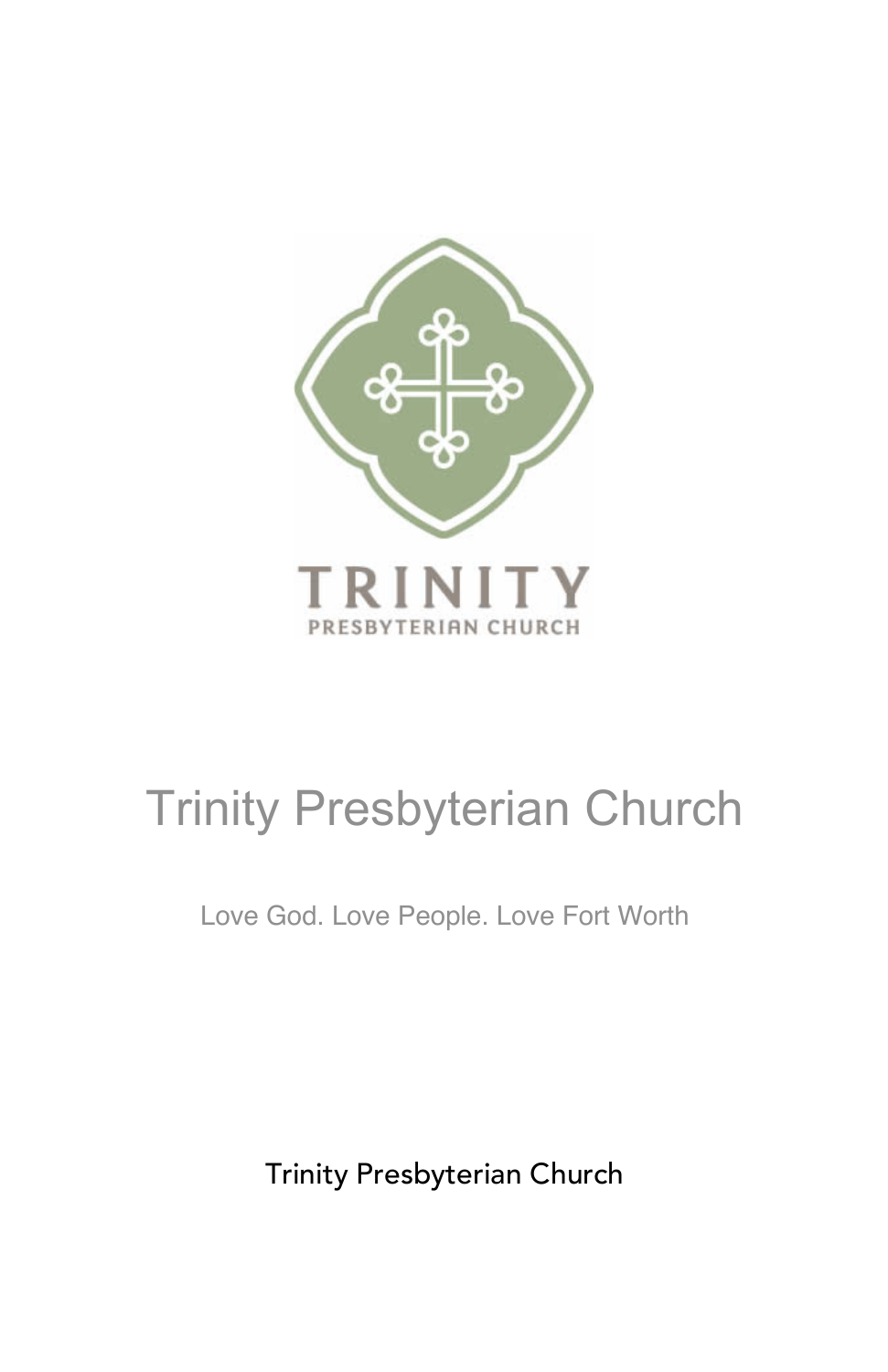# Come Thou Fount of Every Blessing

Come Thou Fount of every blessing Tune my heart to sing Thy grace; Streams of mercy, never ceasing, Call for songs of loudest praise Teach me some melodious sonnet, Sung by flaming tongues above. Praise the mount! I'm fixed upon it, Mount of God's unchanging love.

Here I raise my Ebenezer; Hither by Thy help I'm come; And I hope, by Thy good pleasure, Safely to arrive at home. Jesus sought me when a stranger, Wandering from the fold of God; He, to rescue me from danger, Interposed His precious blood.

O to grace how great a debtor Daily I'm constrained to be! Let that grace now like a fetter, Bind my wandering heart to Thee. Prone to wander, Lord, I feel it, Prone to leave the God I love; Here's my heart, O take and seal it, Seal it for Thy courts above.

Words: Robert Robinson; Music: Folk Tune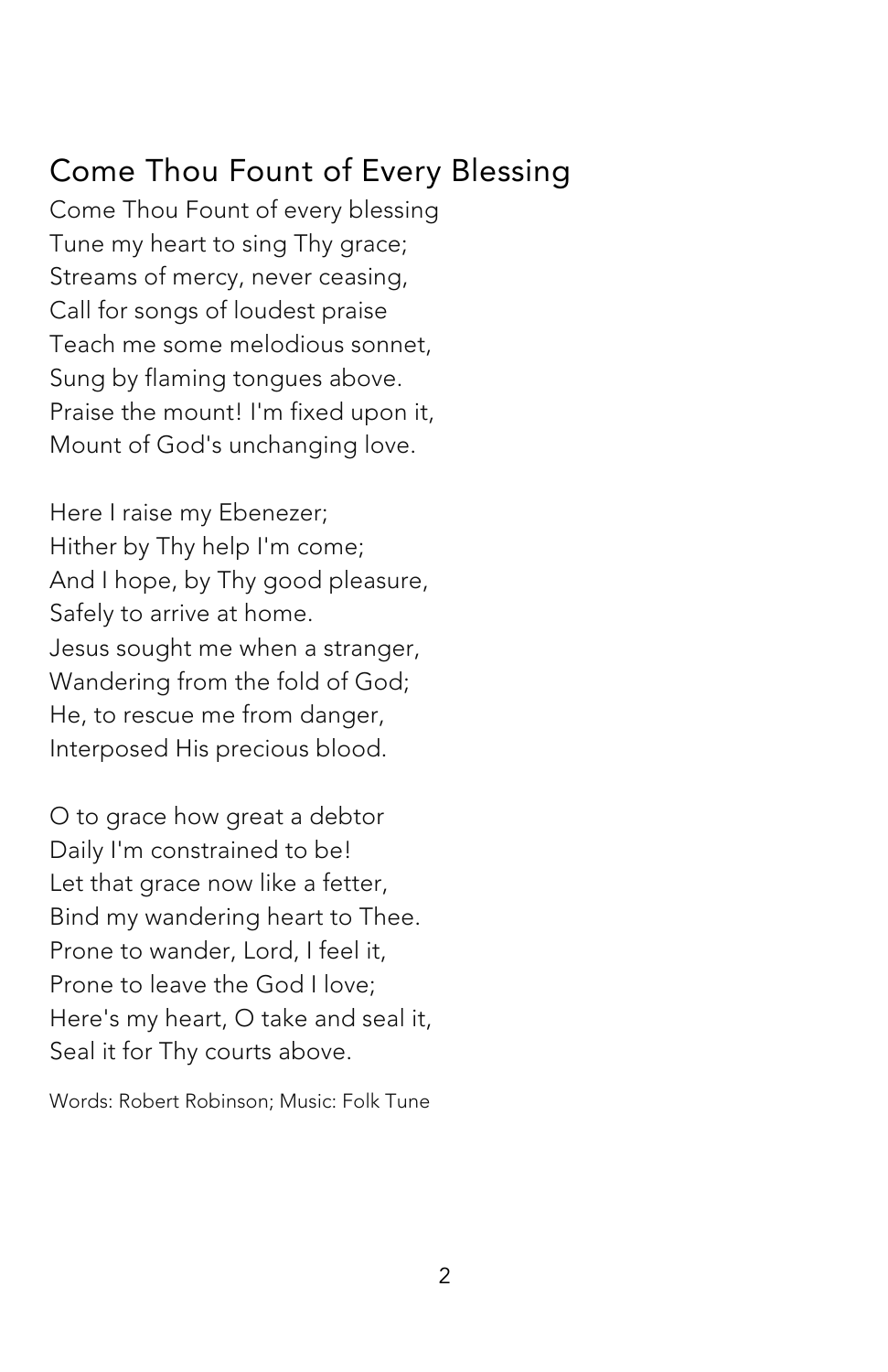#### Jesus, Lover of My Soul

Jesus, lover of my soul, Let me to Thy bosom fly, While the nearer waters roll, While the tempest still is high. Hide me, O my Savior, hide, 'Til life's storm is past; Safe into the haven guide; Receive my soul at last.

Other refuge have I none, I, helpless, hang on Thee; Leave, oh leave me not alone, Support and comfort me. All my trust on Thee is stayed, All help from Thee I bring; Cover my defenseless head In the shadow of Thy wing.

Thou, O Christ, are all I want, Here more than all I find; Raise the fallen, cheer the faint, Heal the sick, and lead the blind. Just and holy is Thy Name, I am all unrighteousness; False and full of sin I am; Thou art full of truth and grace.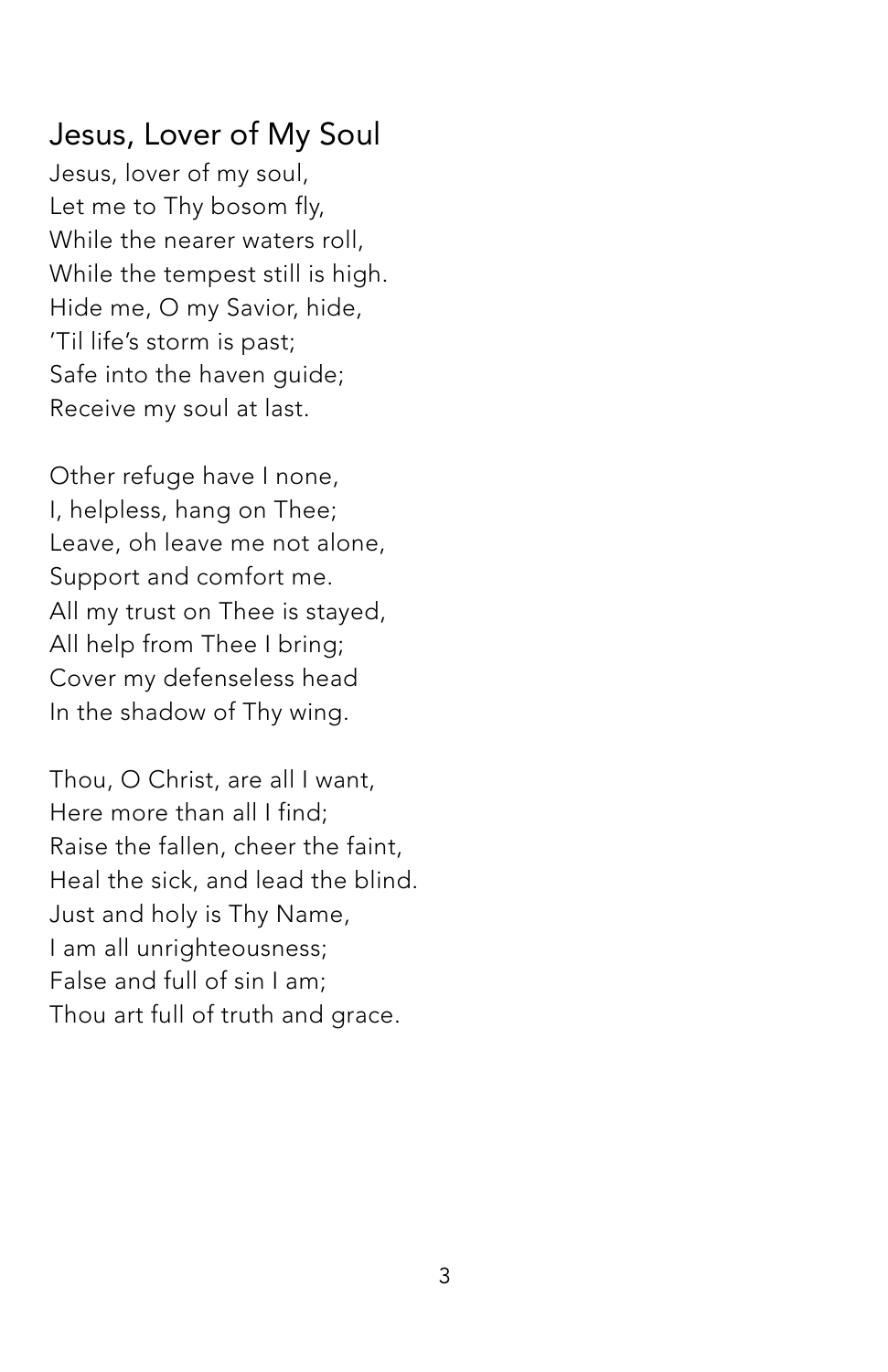Plenteous grace with Thee is found, Grace to cover all my sin; Let the healing streams abound; Make and keep me pure within. Thou of life the fountain art, Let me take of Thee; Spring Thou up within my heart; For all eternity.

Words: Charles Wesley; Music: Greg Thompson

#### His Mercy is More

What love could remember, no wrongs we have done Omniscient, all-knowing, He counts not their sum Thrown into a sea without bottom or shore Our sins they are many, His mercy is more

What patience would wait as we constantly roam What Father so tender is calling us home He welcomes the weakest, the vilest, the poor Our sins they are many, His mercy is more

*Praise the Lord His mercy is more Stronger than darkness New every morn' Our sins they are many, His mercy is more*

What riches of kindness He lavished on us His blood was the payment His life was the cost We stood 'neath a debt we could never afford Our sins they are many, His mercy is more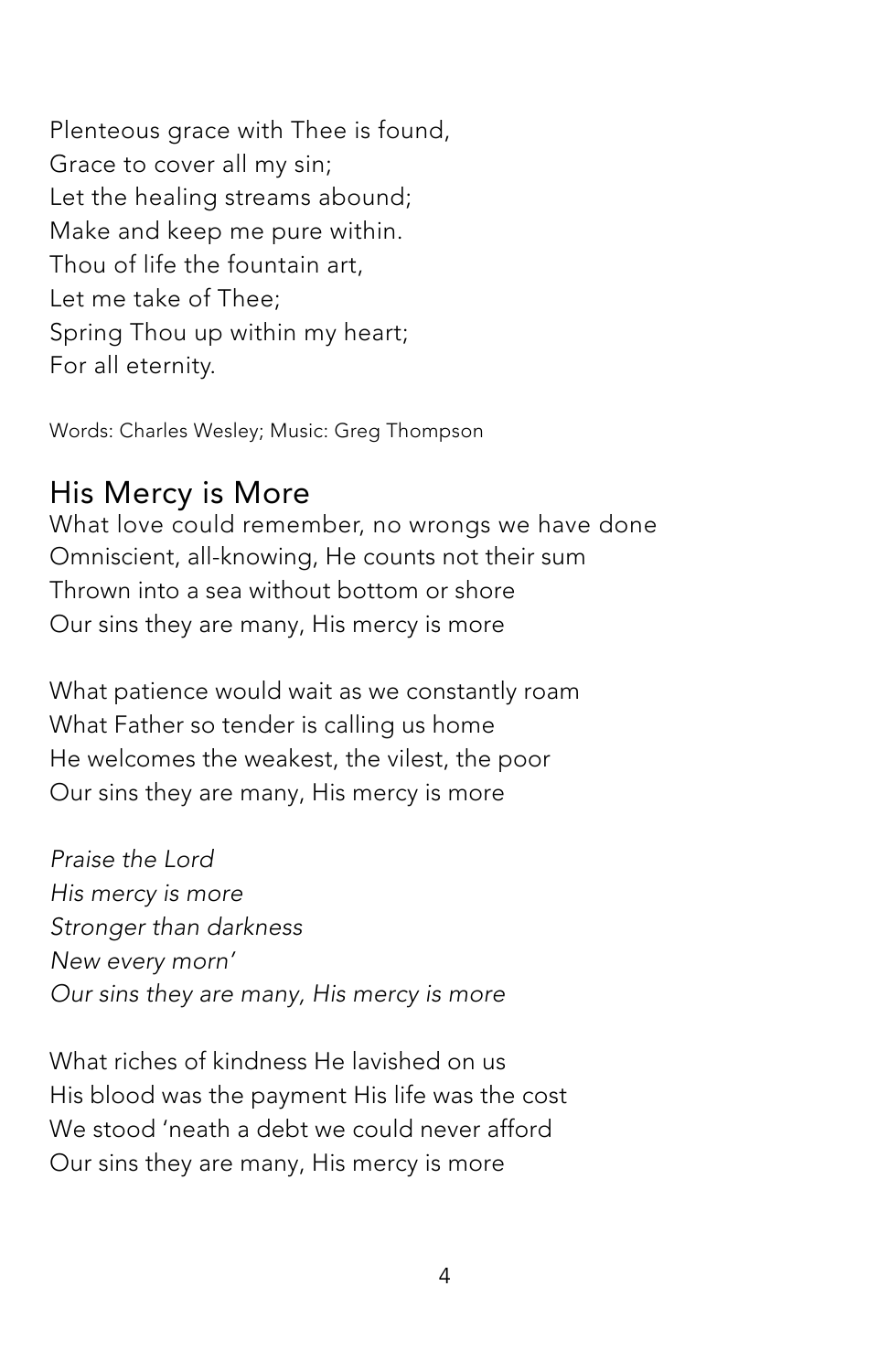*Praise the Lord His mercy is more Stronger than darkness New every morn' Our sins they are many, His mercy is more*

Words & Music: Matt Papa, Matt Boswell

# Abide with Me

Abide with me; fast falls the eventide; The darkness deepens; Lord with me abide. When other helpers, fail and comforts flee, Help of the helpless, abide with me.

Thou on my head, in early youth didst smile; And, though rebellious, and perverse meanwhile, Thou hast not left me, though I oft left Thee, On to the close Lord, abide with me.

I need Thy presence, every passing hour. What but Thy grace, can foil the tempter's power? Who, like Thyself, my guide and stay can be? Through cloud and sunshine, abide with me.

I fear no foe, with Thee at hand to bless Ills have no weight, tears lose their bitterness Where is thy sting death? Where grave thy victory? I triumph still, abide with me.

Hold Thou Thy cross, before my closing eyes; Shine through the gloom, and point me to the skies. Heaven's morning breaks, and earth's vain shadows flee; In life, in death, Lord, abide with me.

Words: Henry Lyte & Justin Smith; Music: Jeff Bourque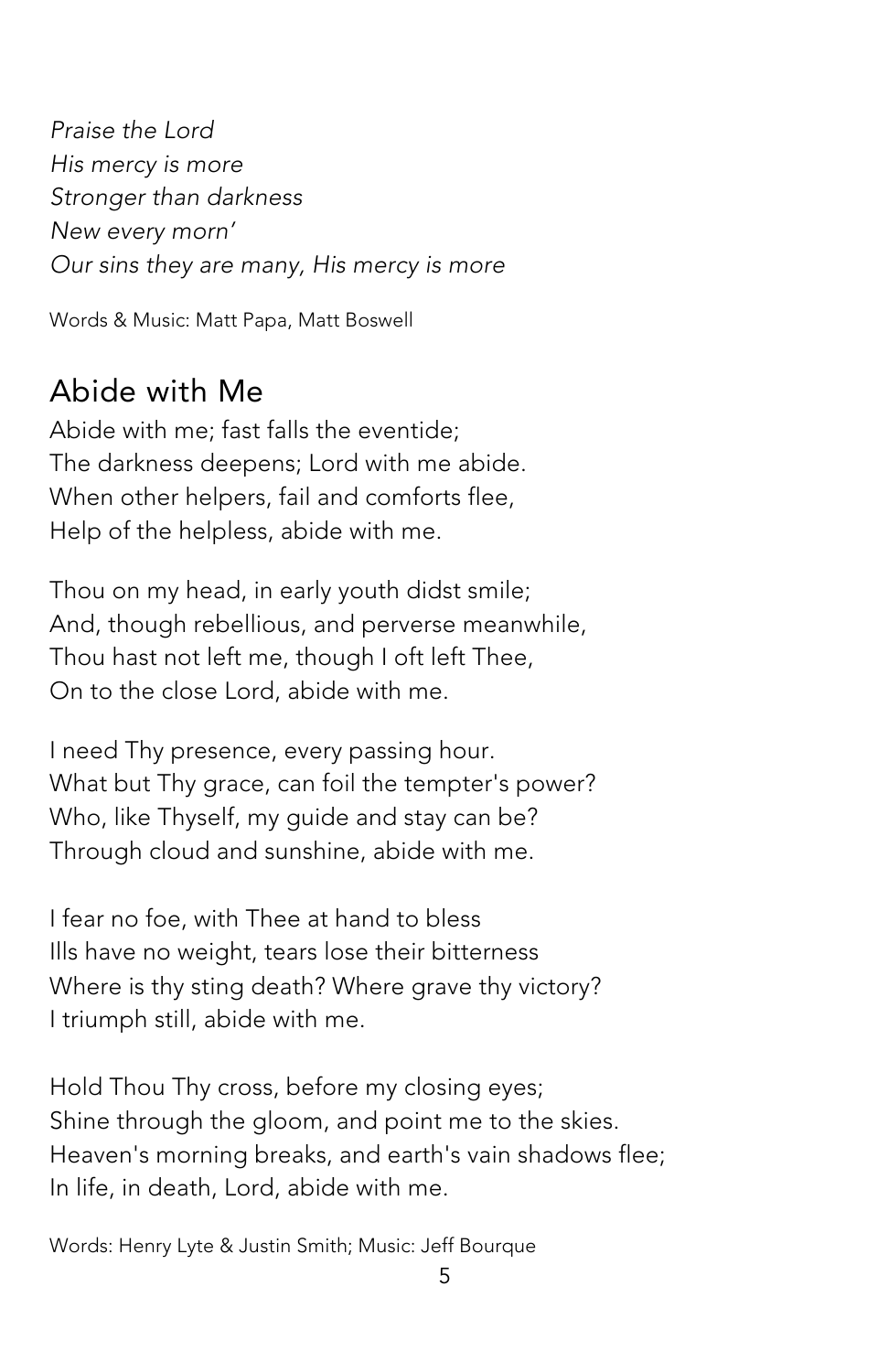## Be Thou My Vision

Be Thou my vision, O Lord of my heart; Naught be all else to me, save that Thou art. Thou my best thought, by day or by night, Waking or sleeping, Thy presence my light.

Be Thou my wisdom, and Thou my true word; I ever with Thee and Thou with me, Lord; Thou my great Father, I Thy true son; Thou in me dwelling, and I with Thee one.

Riches I heed not, nor man's empty praise, Thou mine inheritance, now and always: Thou and Thou only, first in my heart, High King of Heaven, my treasure Thou art.

High King of Heaven, my victory won, May I reach Heaven's joys, O bright Heaven's sun! Heart of my own heart, whatever befall, Still be my vision, O ruler of all.

Words & Music: Traditional Irish Text & Folk Tune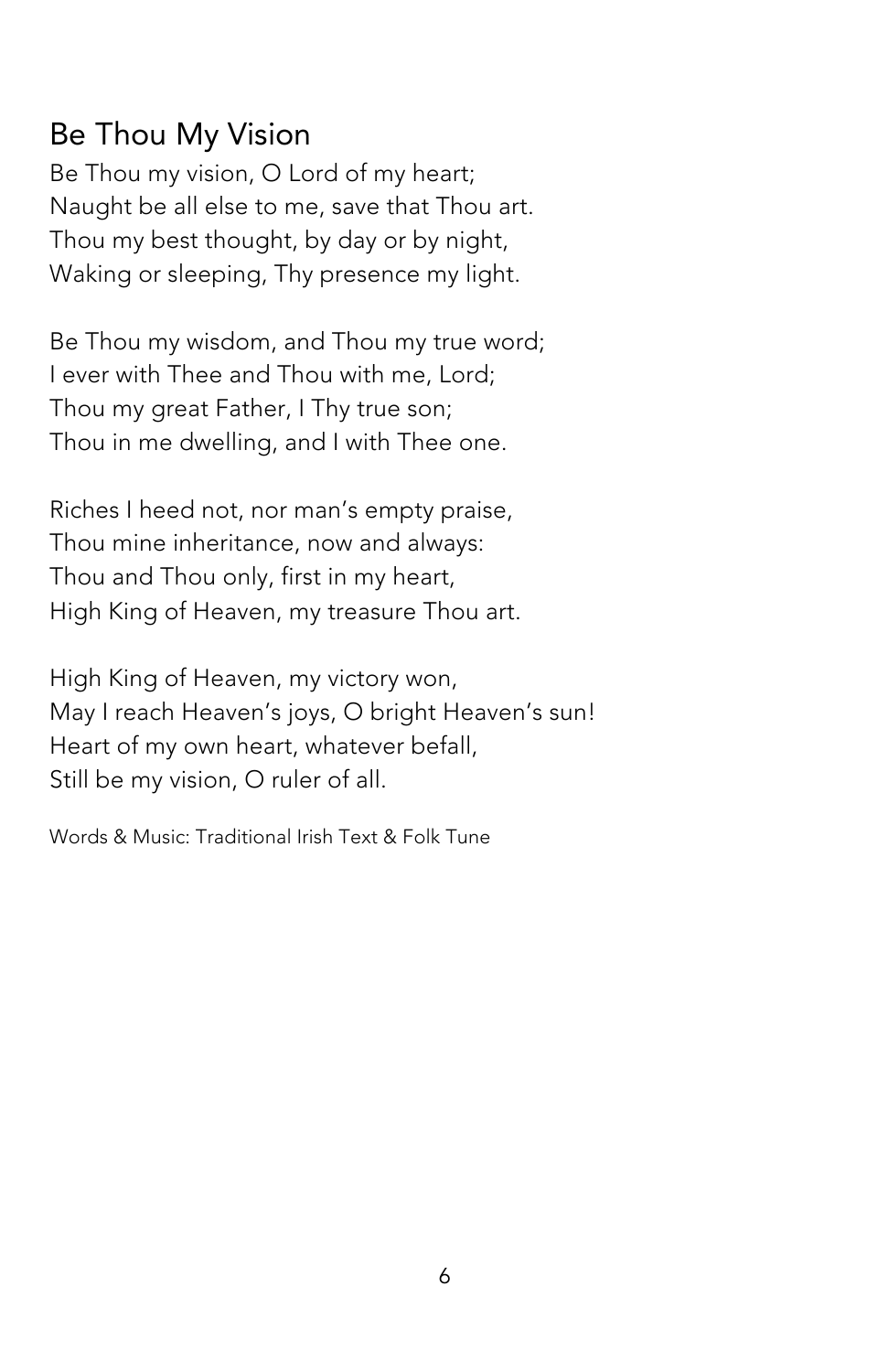# Hast Thou Heard, Him Seen, Him Known Him

Hast thou heard Him, seen Him, known Him? Is not thine a captured heart? Chief among ten thousand own Him, Joyful choose the better part.

*Captivated by His beauty, Worthy tribute haste to bring. Let His peerless worth constrain thee, Crown Him now unrivaled King.*

What can strip the seeming beauty, From the idols of the earth? Not a sense of right or duty, But the sight of peerless worth. *(Chorus)*

'Tis that look that melted Peter, 'Tis that face that Stephen saw, 'Tis that heart that wept with Mary, Can alone from idols draw. *(Chorus)*

Words: Ora Rowan; Music: Joel Littlepage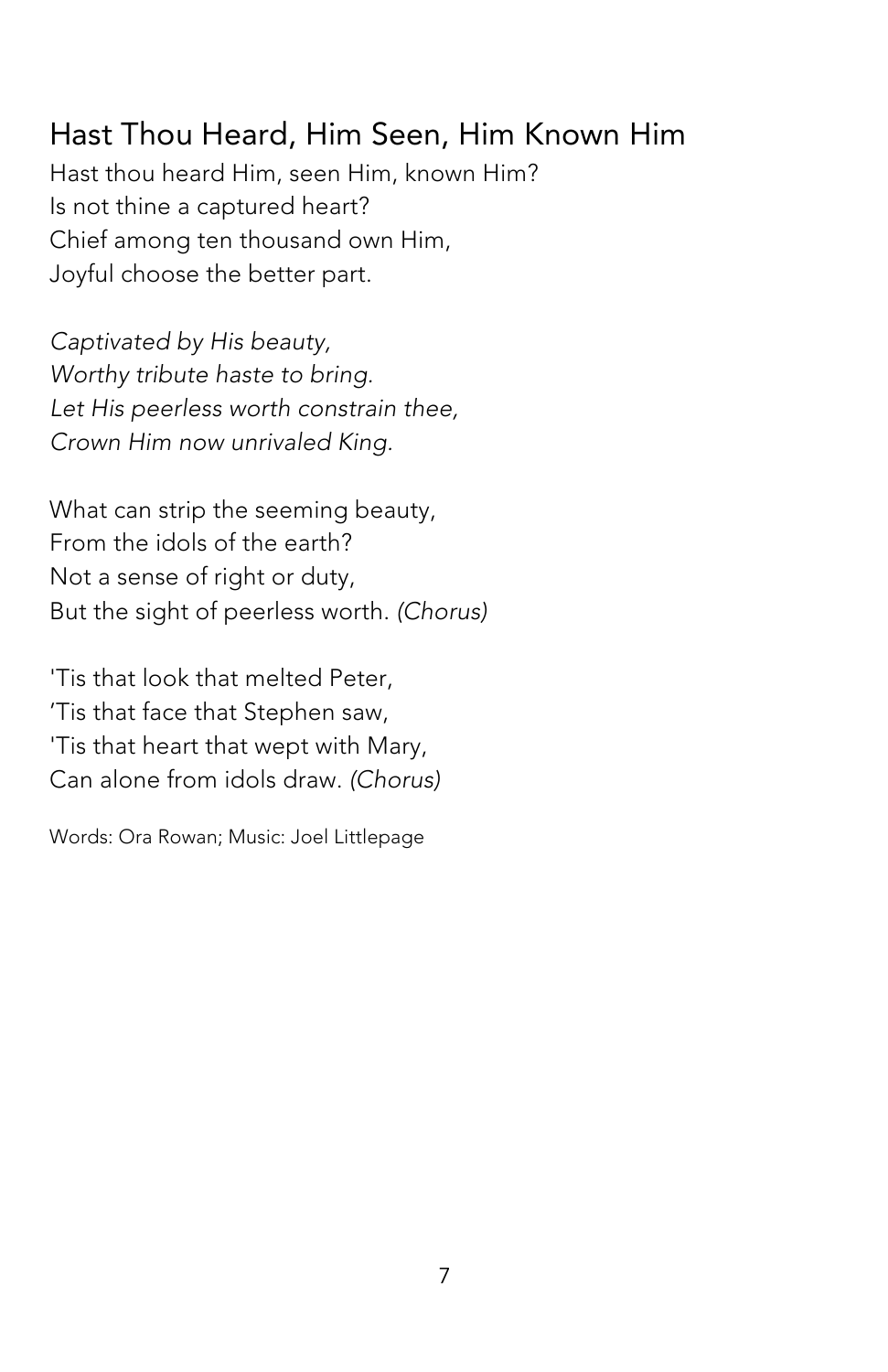# Give Reviving

Father for Thy promised blessing, Still we plead before Thy throne For the times of sweet refreshing, Which can come from Thee alone Blessed earnests, Thou hast given, But in these we would not rest Blessings still with Thee are hidden, Pour them forth and make us blest!

Prayer ascendeth to Thee ever, Answer! Father, answer prayer Bless oh bless each, weak endeavor, Blood-bought pardon to declare Wake Thy slumbering, children wake them, Bid them to Thy harvest go Blessings O our Father make, Round their steps let blessings flow.

Let no people be forgotten, Let Thy showers on all descend That in one loud blessed anthem, Millions may in triumph blend Give reviving, give refreshing, Give the looked-for Jubilee To Thyself may crowds be pressing, Bringing glory unto Thee.

#### TAG

Give reviving, give refreshing, Give the looked-for Jubilee To Thyself may crowds be pressing, Bringing glory unto Thee.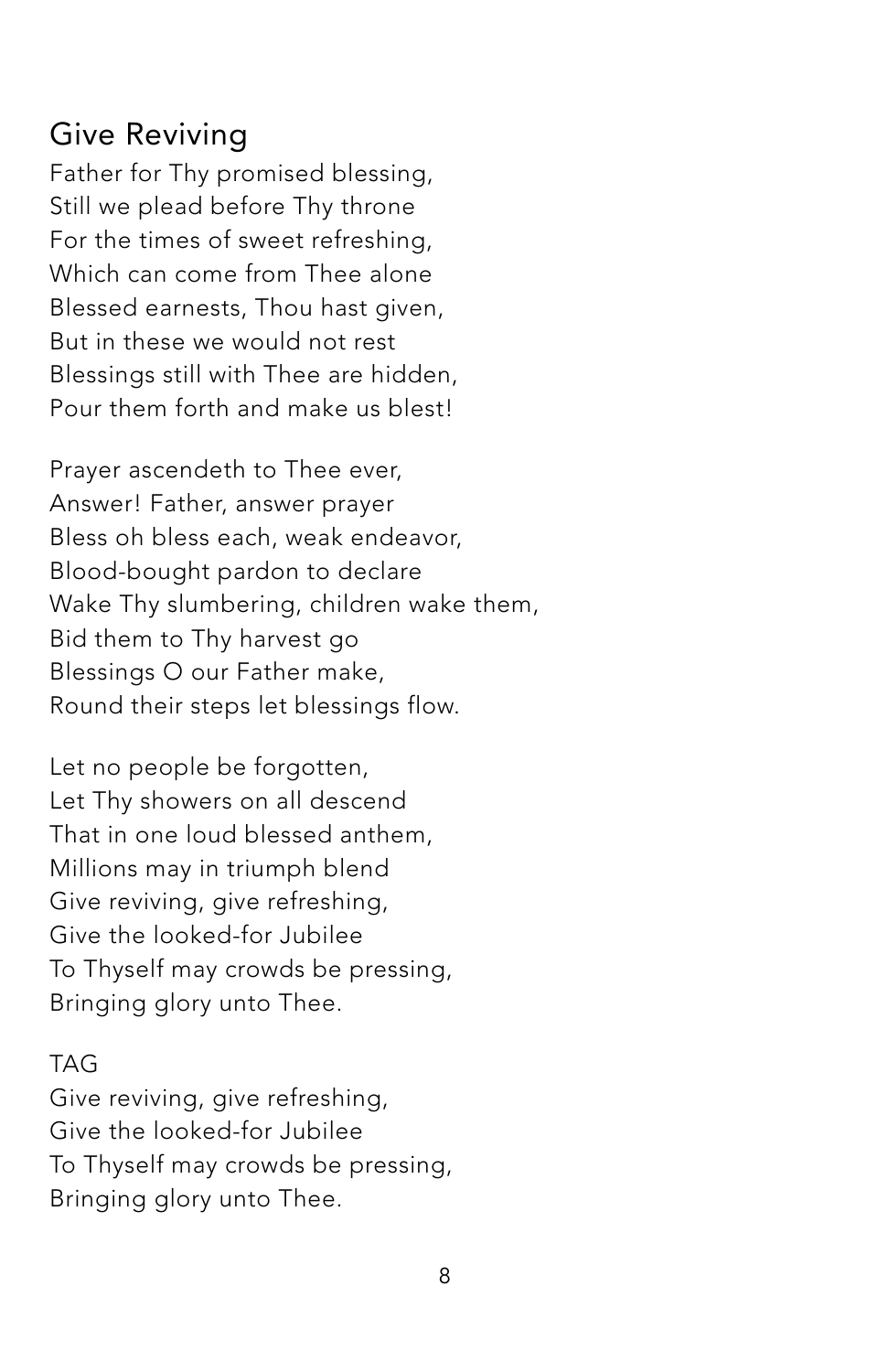Words: Albert Midlane, Chelsey Scott; Music: Chelsey Scott, Aaron Sands

# Jesus I My Cross Have Taken

Jesus, I my cross have taken, All to leave and follow Thee. Destitute, despised, forsaken, Thou from hence my all shall be. Perish every fond ambition, All I've sought or hoped or known. Yet how rich is my condition! God and heaven are still my own.

Let the world despise and leave me, They have left my Savior, too. Human hearts and looks deceive me; Thou art not, like them, untrue. O while Thou dost smile upon me, God of wisdom, love, and might, Foes may hate and friends disown me, Show Thy face and all is bright.

Man may trouble and distress me Twill but drive me to thy breast Life with trials hard may press me Heav'n will bring me sweeter rest Oh tis not in grief to harm me, While thy love is left to me. Oh twere not in joy to charm me, Were that joy unmixed with thee.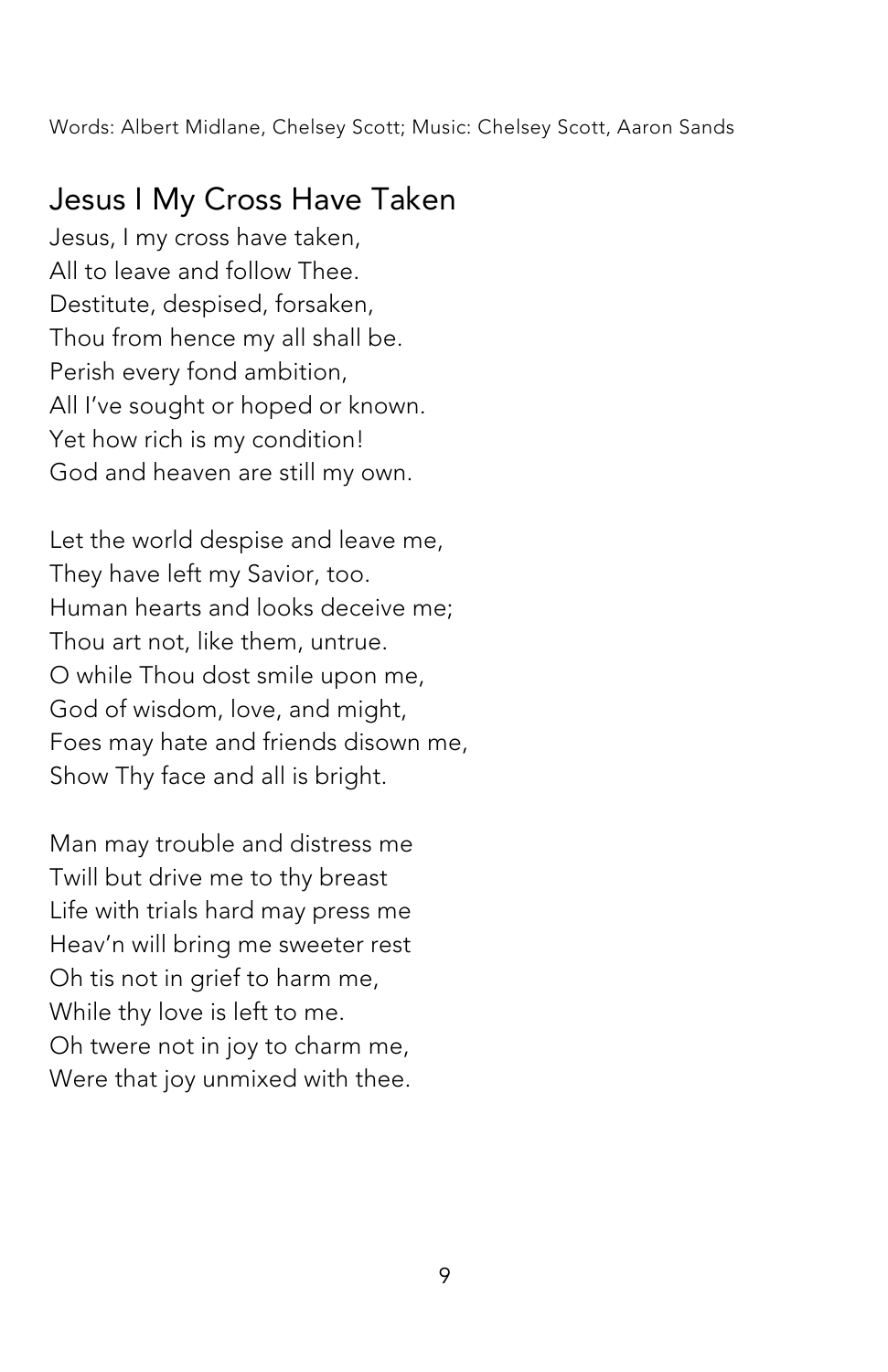Soul, then know thy full salvation Rise o'er sin and fear and care Joy to find in every station, Something still to do or bear. Think what Spirit dwells within thee, Think what Fathers smiles are thine, Think that Jesus died to win thee, Child of heaven, canst thou repine.

Haste thee on from grace to glory, Armed by faith, and winged by prayer. Heaven's eternal days before thee, God's own hand shall guide us there. Soon shall close thy earthly mission, Soon shall pass thy pilgrim days, Hope shall change to glad fruition, Faith to sight, and prayer to praise.

Words: Henry Lyte; Music: Mozart (alt. by Bill Moore)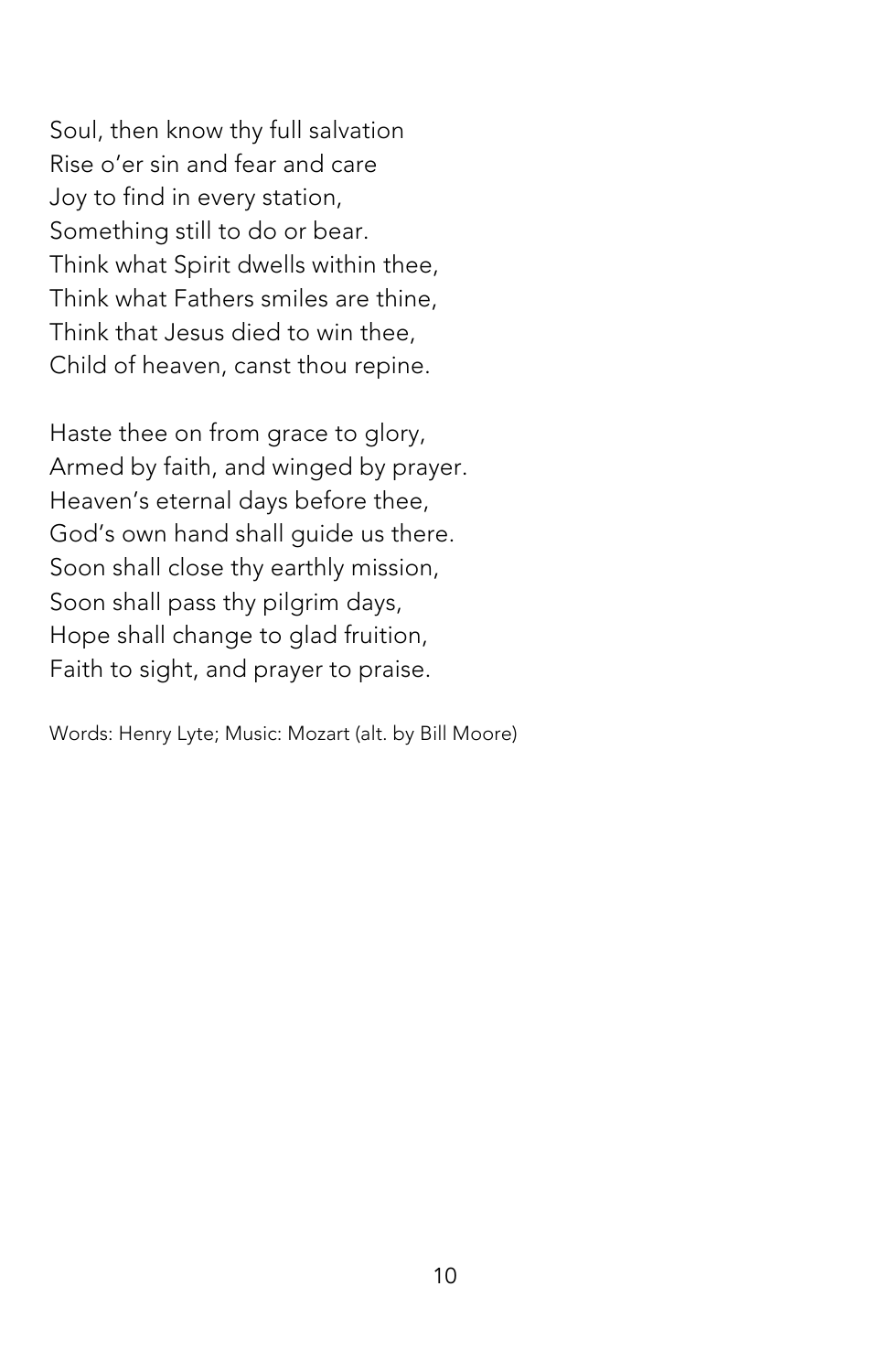# Psalm 126

Our mouths they were filled, filled with laughter; Our tongues they were loosed, loosed with joy. Restore us, O Lord! Restore us, O Lord!

*Although we are weeping, Lord, help us keep sowing The seeds of Your Kingdom for the day You will reap them! Your sheaves we will carry; Lord, please do not tarry! All those who sow weeping will go out with songs of joy!*

The nations will say, "He has done great things!" The nations will sing songs of joy. Restore us, O Lord! Restore us, O Lord!

(*Chorus 2x)*

Words & Music: Bifrost Arts